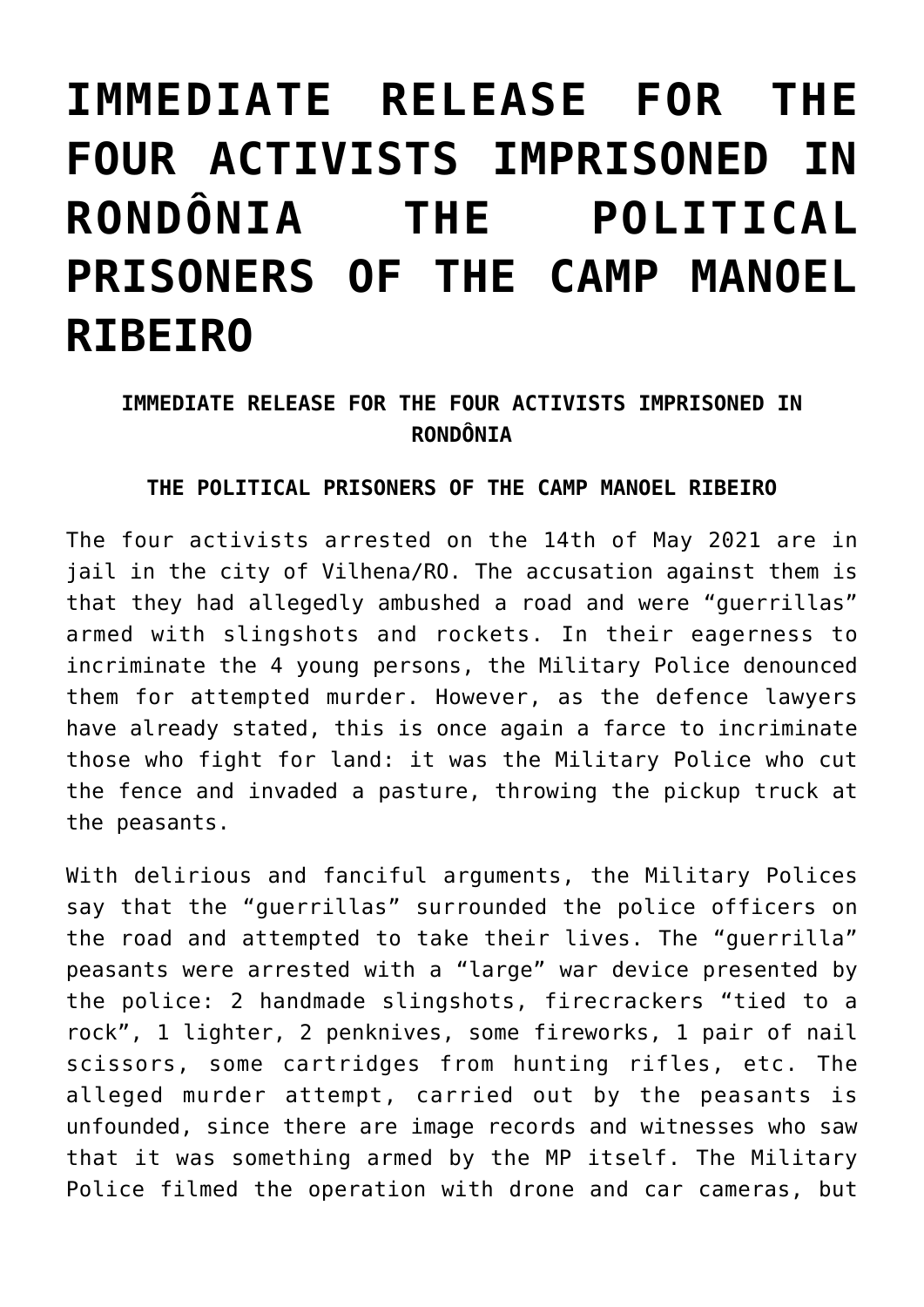when the peasants' defence requested that such images be shown, the Military Police did not do so. Likewise there is evidence that a gun was put in place during the approach. The Military Police accuse one of the prisoners of shooting, but there is no materiality to these accusations, since in the footage taken by the peasants there is no record of any shot fired. The police is so delirious that their account of the facts says that even a "cavalry" had been organized by the peasants.

The prisoners were taken by the military police to the farm's headquarters. From there came the sessions of aggression, psychological torture and threats of execution that were not carried out because the operation was filmed by other peasants. This shows how the police act in Rondônia. When they carried out the operation, they tried not to take the prisoners to the police station, but to render accounts to the same great land owner for the "service rendered". They were already doing it before, when the police were denounced and arrested for pistol-packing for the rancher nicknamed "Toninho Miséria", according to the denunciation filed by the Public Ministry of Rondônia. The great land owner paid Emerson Pereira Arruda (3rd Sergeant of the Military Police RO), Wagner Ferreira de Souza (Corporal of the Military Police RO), Helson dos Santos Sousa (Corporal of the Military Police RO), Jander Nascimento de Oliveira (Private of the Military Police RO) and other gunmen the sum of R\$900.00 a day for each one, as stated in the case file 7004681-62.2020.8.22.0014. According to Military Police RO, there was a "criminal association of military and civil police officers, who were hired to make the 'illegal and armed security' of the property".

The manifesto signed by CEBRASPO and ABRAPO, which brings together signatures from the most varied democratic organisations, intellectuals and public personalities, also demands the immediate release of the four political prisoners: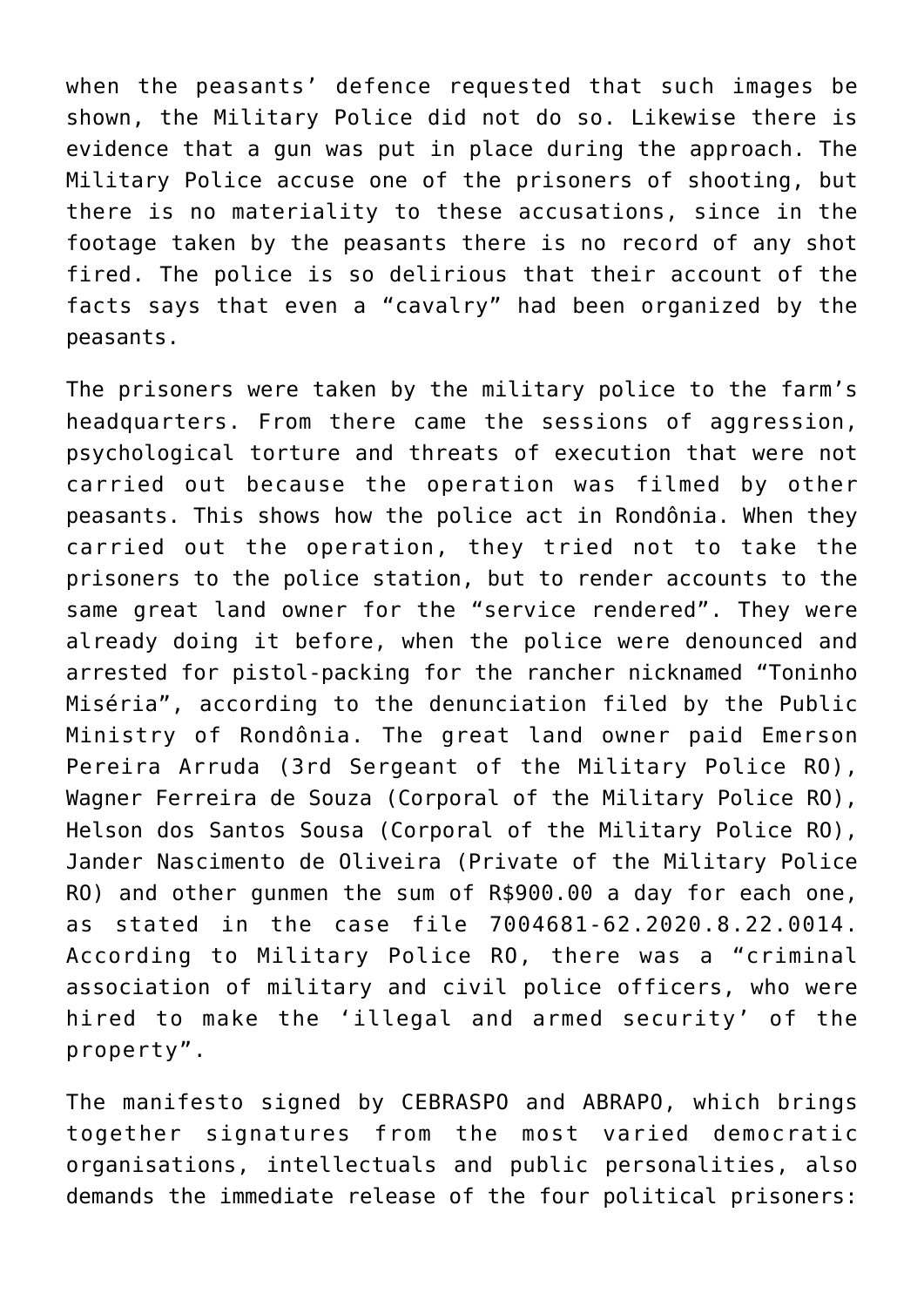ESTEFANE, LUIS CARLOS, RICARDO PAULINO, and EZEQUIEL. The prisoners are young, with no criminal record and have joined the struggle for land because they believe it to be just and the only way to resolve their survival conditions and those of countless other families. Among these young people, Estefane, a student of Social Sciences at the Federal University of Rondônia (UNIR) in Porto Velho, was unemployed during the pandemic and went to the camp to support the actions of health defence against covid-19 and to work in the education of children and adolescents.

The first hearing of the process will take place next Tuesday, June 29. We call on everyone to show their solidarity with the young activists arrested and demand their release with images, posters, banners in their social networks and public events.

A summary to be shared on the networks can be found in this t[hread](https://twitter.com/CEBRASPO1/status/1408497344367280128/photo/1?ref_src=twsrc%5Etfw%7Ctwcamp%5Etweetembed%7Ctwterm%5E1408497344367280128%7Ctwgr%5E%7Ctwcon%5Es1_&ref_url=https%3A%2F%2Fresistenciacamponesa.com%2Fluta-camponesa%2Fliberdade-imediata-para-4-ativistas-presos-em-rondonia%2F).

MANIFESTO OF MORE THAN 500 DEMOCRATIC ENTITIES AND DEFENDERS OF PEOPLE'S RIGHTS DEFEND THE STRUGGLE FOR LAND IN RONDÔNIA AND DEMAND IMMEDIATE RELEASE OF IMPRISONED ACTIVISTS.

A campaign organized by the Centre for Solidarity with the Peoples (CEBRASPO) brought together more than 500 signatories from Brazil and abroad in defence of the Manoel Ribeiro camp, in Chupinguaia/RO, run by the League of Poor Peasants of Rondônia (LCP) and for the immediate release of activists arrested on the 14th of May 2021. Founded under the slogan "to defend the right of the people to fight for their rights," CEBRASPO, with its national headquarters in Rio de Janeiro, Brazil, has developed intense work in recent years, consolidating, day by day, its proposal to support those who fight, in Brazil and in the world. Besides defending the right to work, to a dignified wage, to health, education, housing, to the land for those who work it, among other rights, CEBRASPO considers that in a society divided into classes, and in times of deepening of the general crisis of the capitalist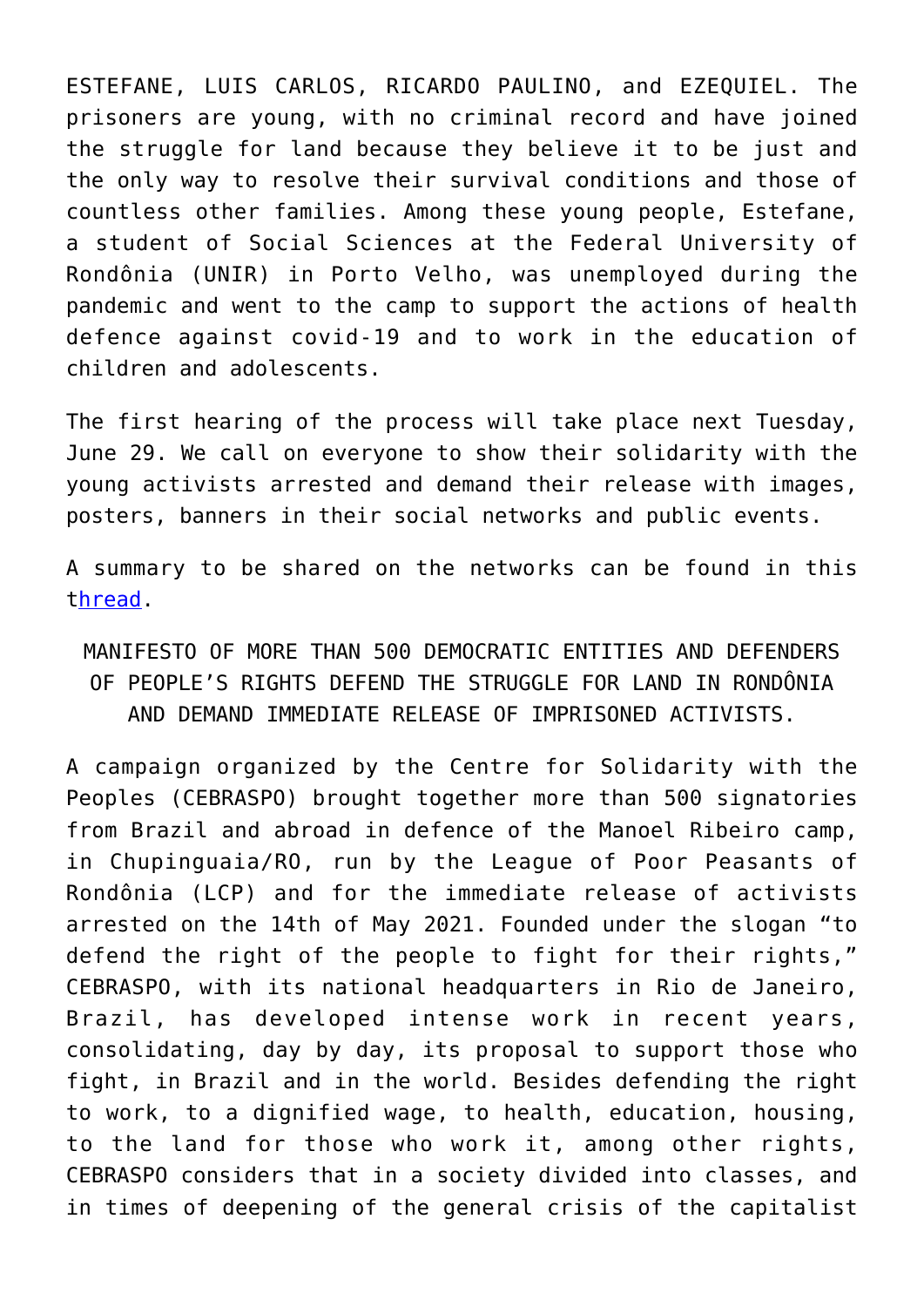mode of production – which increases exploitation and oppression – it is extremely necessary to defend the right of the broad masses to organize, to become politicized, and to wage their struggles in the way they consider adequate and just.

Among the signatories of the Manifesto are the Association of Judges for Democracy, the American Association of Jurists / Rama Brasil, the Brazilian Association for Agrarian Reform, the External General Ombudsman of the Public Defender's Office of Rondônia, the Pedro Lobo Centre for the Defence of Human Rights, the National Front Against the Privatisation of Health, the National Association of Teachers of Higher Education Institutions – ANDES-Sindicato Nacional, João Tancredo, Dr. Jorge Luiz Souto Maior (jurist and full professor of Brazilian labour law at USP and Judge at the Regional Labour Court of the 15th Region), Peter Pál Pelbart, Cacique Babau, Carlos Latuff, Georgette Fadel, Armando Babaioff, Soraya Ravenle, Olympic medalist Marta de Souza Sobral, Dom Roque Paloschi, President of the Indigenous Missionary Council (CIMI) and Archbishop of Porto Velho; Father Julio Lancellotti; the renowned Indian professor and democrat Amit Bhattacharyya and several honest intellectuals from all over the country.

The Camp Manoel Ribeiro was located on the former Santa Elina farm, the same land where the episode known as the "Corumbiara Massacre" took place in 1995. In a communiqué issued on the 23rd of May, the peasants informed that by unanimous decision of their Popular Assembly they have decided for a planned and organized withdrawal from the area. The 200 families achieved a feat: they withdrew at dawn without being seen by all the police apparatus set up around the camp. According to the statement, they accomplished a "victorious day for the Agrarian Revolution" and with the retreat, the plans to carry out more massacres against the peasants were thwarted.

The signatures on the manifesto are still open, just send an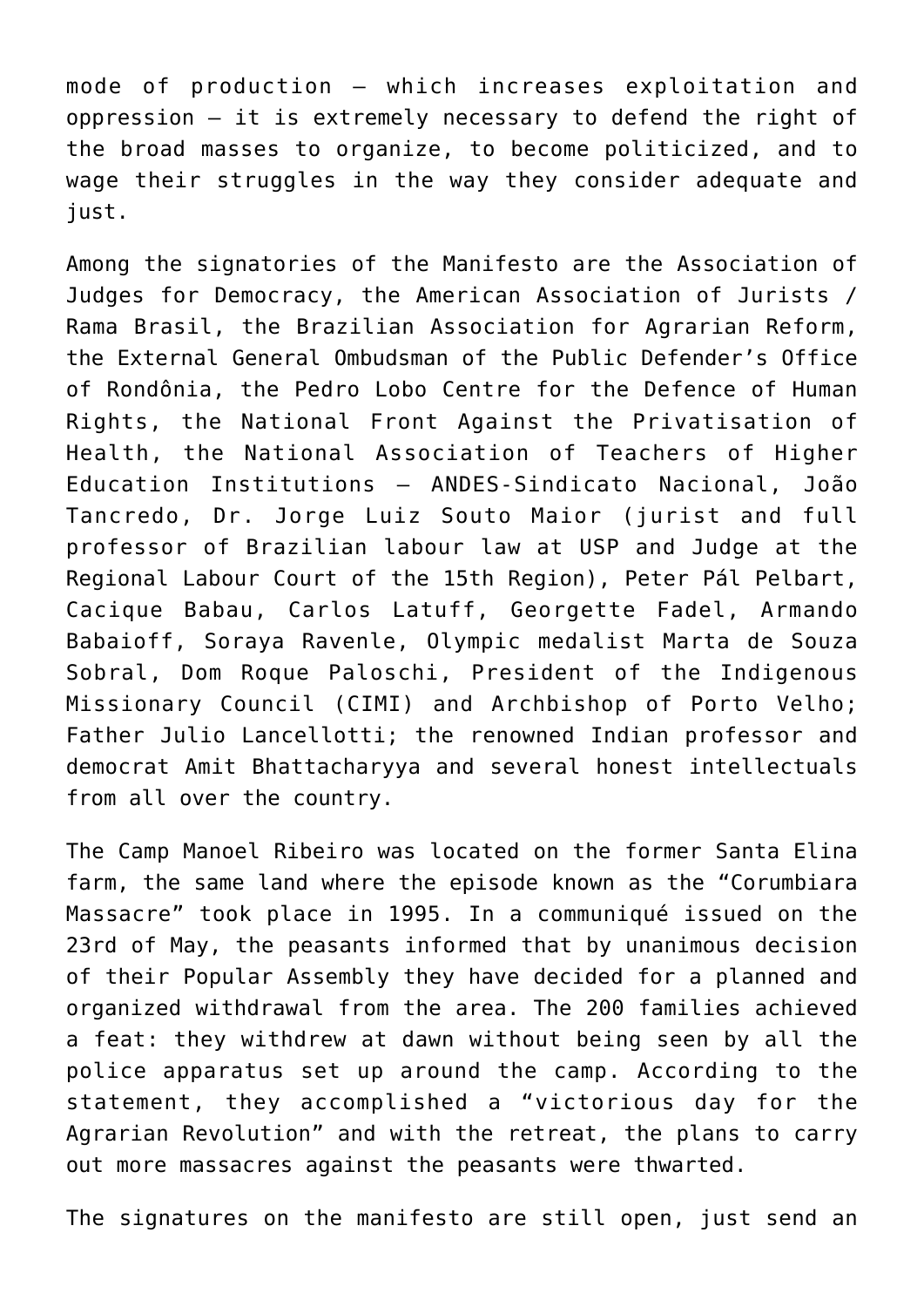e-mail to [cebraspo@gmail.com](mailto:cebraspo@gmail.com)

The full text of the manifesto and all the signatories can be found at: https://cebraspo.blogspot.com/2021/05/dezenas-de-entidades-dem ocraticas-e.html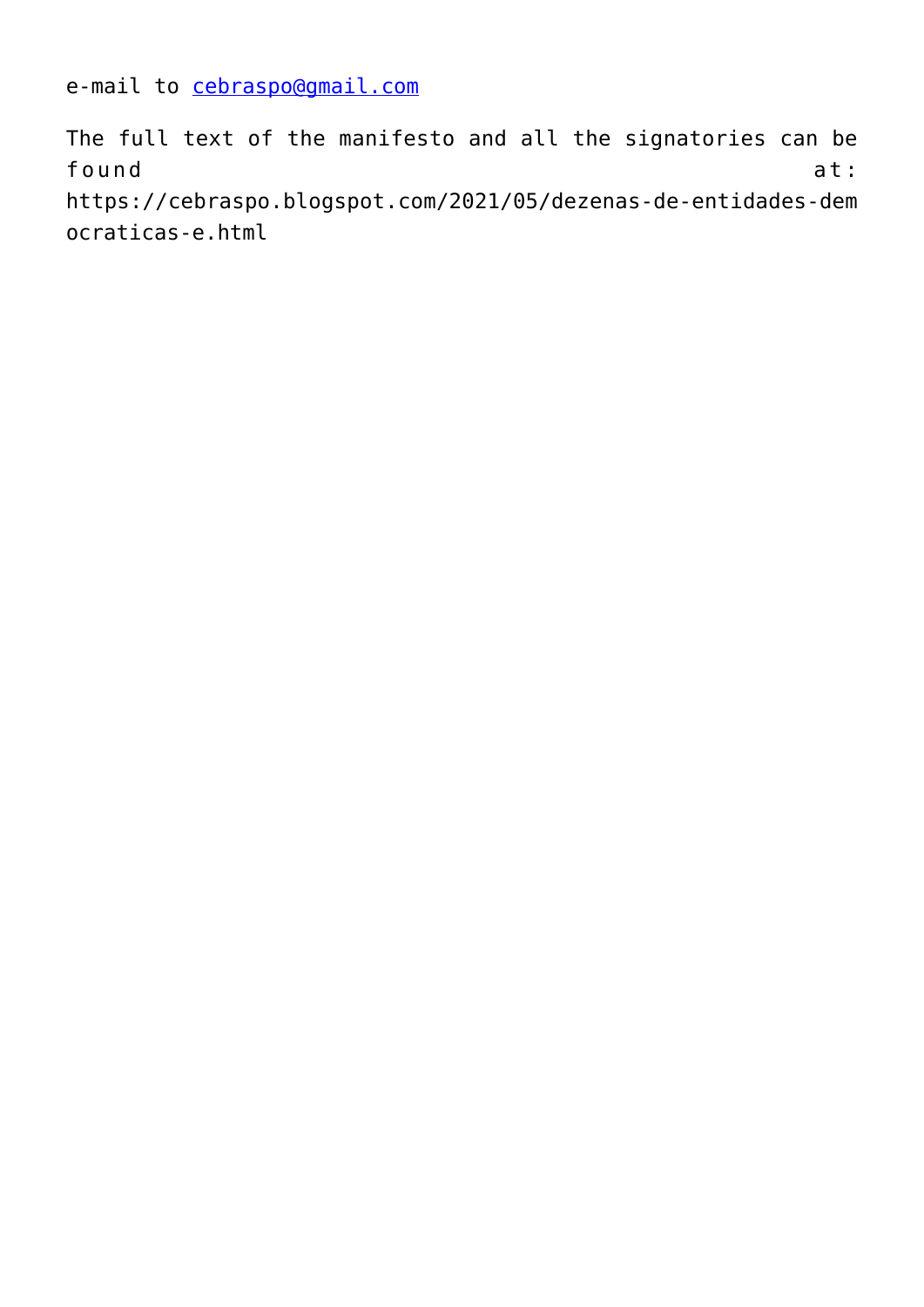**TODO APOIO A LUTA PELA TERRA** 

## **LIBERDADE IMEDIATA PARA LUIS CARLOS, EZEQUIEL, ESTEFANE E RICARDO!**





ABAIXO A CRIMINALIZAÇÃO DA LUTA PELA TERRA! **TERRA PARA QUEM NELA TRABALHA!** FIM DAS PERSEGUICÕES, PROCESSOS E PRISÕES DOS **CAMPONESES DO ACAMPAMENTO MANOEL RIBEIRO!** 

> cebraspo@gmail.com twitter: @CEBRASPO1

IMMEDIATE RELEASE FOR LUIS CARLOS, EZEQUIEL, ESTEFANE AND RICARDO!